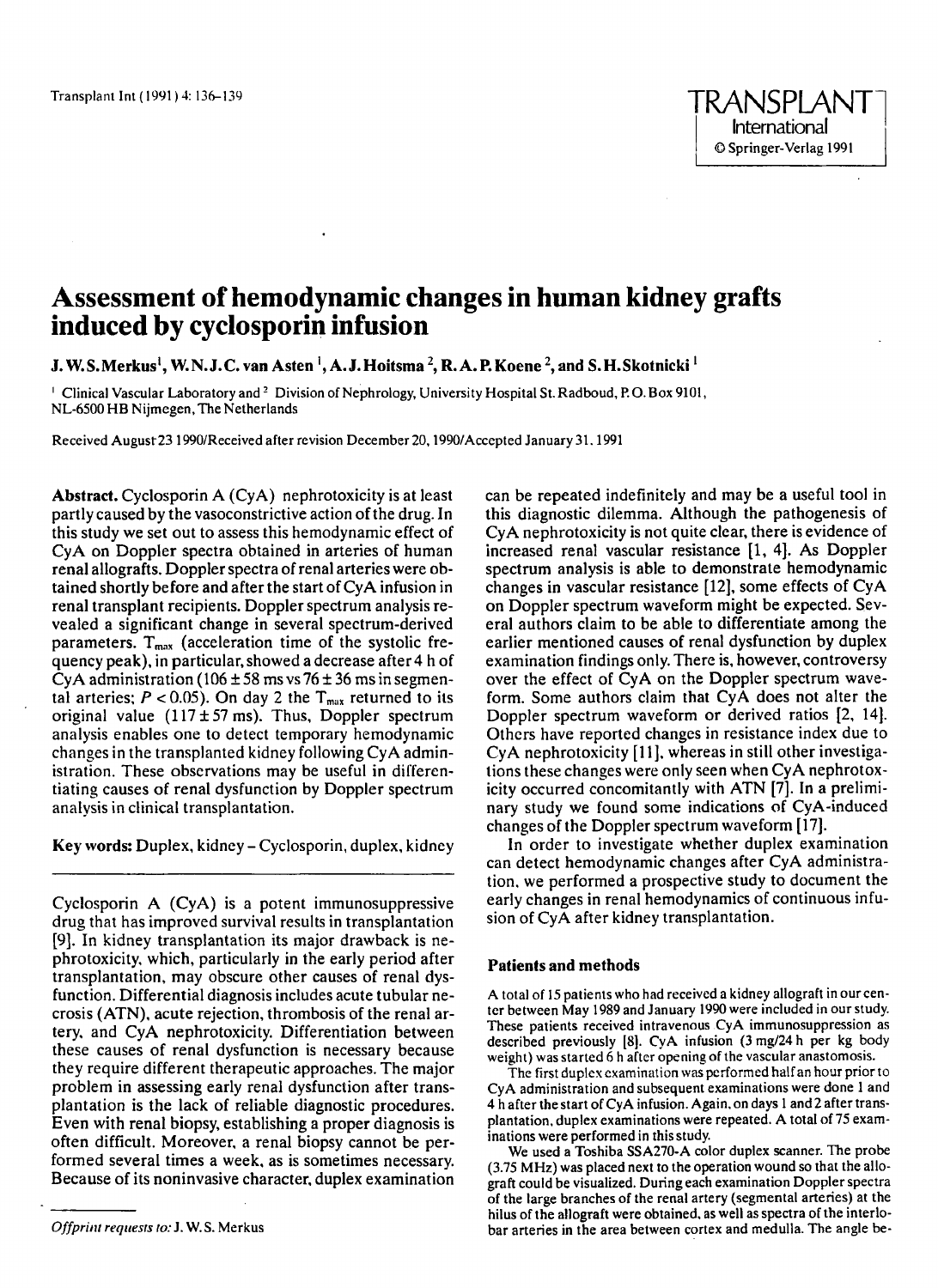

**Fig.1.** Doppler spectrum obtained from a segmental artery as analyzed by Quindops.  $F_{max}$  Maximum frequency;  $F_{dia}$  diastolic frequency;  $T_{\text{max}}$  acceleration time;  $T_{\text{down}}$  deceleration time; *Mean* mean frequency during one heart cycle

tween artery and insonating ultrasound beam was kept between 40 and 60 degrees when acquiring Doppler spectra and was kept as **con**staht **as** possible in order to be able tocompare angle-dependent parameters. Special attention was given to the location of the Doppler sample in relation to the anatomy of the allograft so that in subsequent examinations in the same patient spectra would be comparable. Doppler signals were recorded on magnetic tape. Afterwards, these signals were analyzed with *a* spectrum analyzer (Mediasonics SA *8000).* The spectra were digitally stored on a personal computcr for off-line analysis. A program called Quindops (Quantitativc Interpretation of Doppler Spectra), developed in our laboratory. enables us to analyze Doppler spectra in a standardized way **[18].** From the spcctrum a maximum frequency curve (MAXcurve) is calculatcd lor the positive and negative frequency shifts scparatcly. **The** algorithm by which the MAX-curves are calculated comprises local convolution ol thc spectra with a window five spcclral lincs widc and thrce frequcncy bits high, followed by fast Fouricr transform 20 **Hz** low-pass filtcring of the MAX-curves. From thcsc curvcs Quindops then derives sevcral paramctcrs that charactcrizc Ihc Dopplcr spcctrum wavcform.

Figurc **1** shows a Dopplcr spcctrum obtained from a segmental artcry. the MAX-curvcs **as** calculated by Quindops. and somc or thc calculatcd parameters. Wc **look** special intcrcst in paramctcrs that can indicate changes in vascular impedance according to hemodynamic models, as proposed, for example, by Skidmore et al. [16]. These include  $F_{max}$ ,  $F_{max}$ ,  $T_{max}$ ,  $T_{down}$ , and mean frequency as described by Fronek et al. [5]. They are shown in Fig. 1. Resistance index (RI) and pulsatility index (PI) were also calculated. Definitions of RI, as proposed by Planiol and Pourcelot [13], and of PI, according to Gosling et al., [6] are respectively:

$$
RI = \frac{F_{max} - F_{dis}}{F_{max}}
$$

$$
PI = \frac{F_{max} - F_{dis}}{Mean}
$$

Clinical data such as blood pressure, pulse rate, and diuresis of patients were registered without knowledge of duplex examination findings.

Clinical data and differences in spectrum-derived parameters between measurements were analyzed with the Wilcoxon matched pairs test or the paired *t*-test when appropriate. Probability values below 0.05 were considered significant.

## **Results**

Clinical data on the 15 transplant recipients are shown in Table 1. There were significantly higher blood pressures on days 1 and **2** after transplantation than on the day of transplantation. Other clinical parameters remained unchanged. Clinically, no CyA nephrotoxicity was suspected during the first days after transplantation.

Figure 2 shows the MAX-curve-derived parameters of spectra obtained in the segmental arteries and in the interlobar arteries, respectively. Mean values  $\pm$  SEM in consecutive measurements are displayed for each parameter.

When comparing third duplex examinations (4 h after the start of CyA infusion) with first examinations (before the start of CyA infusion), a significant decrease in  $F_{\text{max}}$ ,  $F_{\text{dia}}$ , and  $T_{\text{max}}$  was seen.  $T_{\text{max}}$  increased again between the third and fifth examinations (day 2 after transplantation). Parameters tended to return to their original values on day 2 after transplantation. These trends were found in



Fig.2. Doppler spectrum-derived parameters in five consecutive duplex examinations on patients receiving intravenous cyclosporin A. Values are displayed as mean  $\pm$ SEM. Parameters of segmental arteries: sparameters of interlobar arteries.  $* P < 0.05$  when compared to measurement 1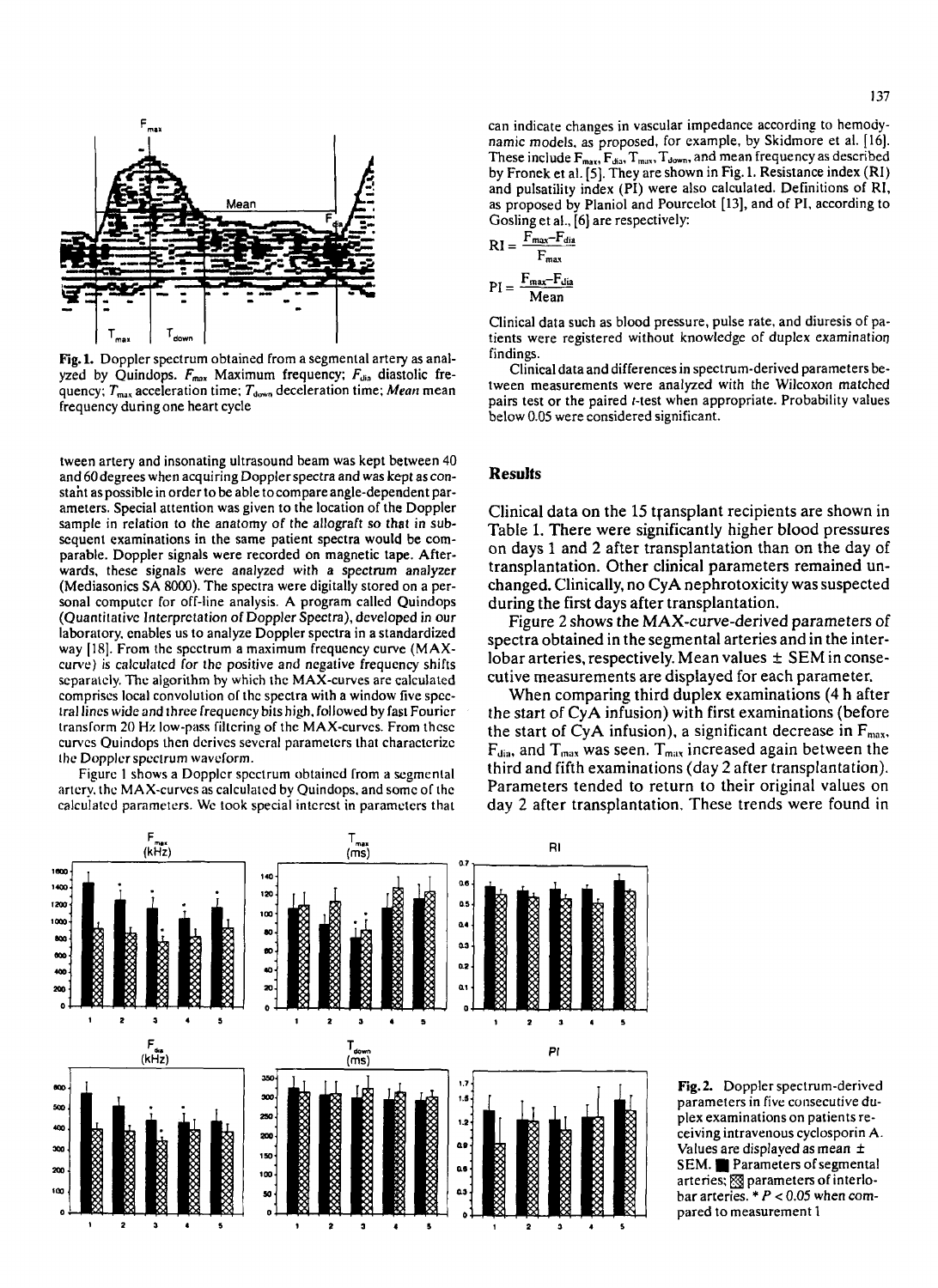|                        | Time relation with cyclosporin A administration |              |              |              |                               |
|------------------------|-------------------------------------------------|--------------|--------------|--------------|-------------------------------|
| Measurement            | $-\frac{1}{2}h$                                 | $+1h$        | $+4h$        | Day 1        | Day 2                         |
|                        |                                                 |              |              |              |                               |
| Blood pressure (mm Hg) |                                                 |              |              |              |                               |
| Systolic               | $138 \pm 19$                                    | $138 \pm 17$ | $136 \pm 20$ |              | $153 \pm 22$ * $158 \pm 21$ * |
| Diastolic              | $80 \pm 13$                                     | $83 \pm 14$  | $81 \pm 10$  | $94 \pm 12*$ | $94 \pm 12*$                  |
| Diuresis (ml/h)        | $30 \pm 48$                                     | $37 + 46$    | $38 + 50$    | $37 + 53$    | $42 \pm 44$                   |
| Heart rate (bpm)       | $84 \pm 10$                                     | $85 + 9$     | 85±9         | $79 + 10$    | $83 \pm 10$                   |

Table 1. Clinical data (mean  $\pm$  SD) in 15 transplantation recipients in relation to duplex examination

\* *P c* 0.05 when compared to measurement 1

both segmental and interlobar arteries. Changes were, however, more pronounced in segmental arteries.

### **Discussion**

Vasoconstriction of the afferent glomerular arteriole after CyA administration has been documented in rats [l, **41.** In human kidney transplantation, increased vascular resistance of the kidney allograft, due to CyA, has been found within 2 weeks after transplantation **[3].** With Doppler spectrum analysis we found a change in renal hemodynamics **4** h after the intravenous infusion of CyA. The parameter in which change was most evident **4** h after CyA infusion was  $T_{\text{max}}$ . We also consider this to be the most reliable parameter because it is not dependent on the insonation angle of the Doppler beam. F<sub>max</sub> and F<sub>dia</sub> showed the same trend as  $T_{max}$  in consecutive measurements. Changes were most evident in the segmental arteries. Using the analysis of hemodynamic models as, for example, presented by Skidmore and Woodcock **[16],** it can be understood that a decrease in  $F_{max}$  and  $F_{dia}$ , and even more a decrease in the angle-independent.  $T_{max}$ , indicates a change in vascular impedance. The decrease in  $T<sub>max</sub>$  implies increased vascular wall tonus, as postulated in the Laplace model that Skidmore and Woodcock used in their hemodynamic approach. This increased tonus apparently did not have enough impact on parameters that are indicative for peripheral resistance, RI, and PI. The measured decrease in  $F_{max}$  and  $F_{dia}$  implies a decrease in overall blood flow through the kidney, which is in accordance with the registered change in vascular impedance. It seems that CyA. in a therapeutical dose, changes renal impedance by increasing vascular wall tonus. In overt nephrotoxicity this increased tonus may well lead *to* vasoconstriction. The decrease in Fmax and Fdia **was** more obvious in segmental arteries than in interlobar arteries. **A** possible explanation for this observation **is** that the hernodynamic changes that were measured in a segmental artery monitored the combined effects of CyA infusion in the larger peripheral vascular bed of the interlobar arteries.

The return of the Doppler spectrum waveform to its original shape may have been caused by the increase in blood pressure **on** days 1 and **2.** In vitro models have shown that Doppler spectrum-derived parameters are influenced by systemic pressure [10]. Moreover, using the earlier mentioned hemodynamic model, it can be understood that T<sub>max</sub>, as an indicator of vascular impedance, is

related to arterial blood pressure. Thus, it may be important to consider blood pressure in detecting CyA nephrotoxicity with the aid **of** Doppler spectrum analysis. The return of the Doppler spectrum waveform may also have been caused by an autoregulation mechanism of the vascular bed that decreases smooth muscle tonus. It **is**  possible that this autoregulation is insufticient at high CyA levels and may then lead to renal dysfunction and/or hypertension.

In animal models, increased vascular resistance due to CyA has been more easily demonstrated than tubular toxicity **[15].** Our results also suggest a vascular mediated effect of CyA. If, indeed, a changing vascular impedance is the primary mechanism of CyA nephrotoxicity **[4,15],**  Doppler spectrum analysis could be helpful in the future in determining CyA nephrotoxicity or in evaluating the effect of pharmacological manipulations to reverse these hemodynamic effects. Studies eyaluating the effect of CyA on Doppler spectrum waveform in the post-transplantation period are needed to establish the value of spectrum analysis in this regard. It can be speculated that when CyA alters Doppler spectrum waveform in therapeutical dosages, a detectable effect on Doppler spectrum waveform can be expected in overt CyA nephrotoxicity.

*Acknowledgement.* This study was supported by grant **no.** C88.802 from the Dutch Kidney Foundation.

## **References**

- 1. Barros EJ, Boim MA, Ajzen H, Ramos OL. Schor N (1987) Glomerular hemodynamics and hormonal participation in cyclosporine nephrotoxicity. Kidney Int 32: 19-25
- 2. Buckley **AR,** Cooperberg PL. Reeve CE. Magli AB (1987) The distinction between acute renal transplant rejection and cyclosporine nephrotoxicity: value of Duplexsonography. Am J Radio1 149:521-525
- 3. Curtis JJ, Luke RG. Dubovsky E. Diethelm AG, Whelchel JC, Jones P **(1** 986) Cyclosporin in therapeutic doses increases renal allograft vascular resistance. Lancet II: 477-479
- 4. English J. Evan A, Houghton DC, Bennet WM (1957) Cyclosporine-induced acute renal dysfunction in the rat:evidence of arteriolar vasoconstriction with preservation of tubular function. Transplantation **44:** 135-141
- 5. Fronek A, Coel M, Bernstein EF (1976) Quantitative ultrasonographicstudies of lower extremity flow velocities in health and in disease. Circulation **53:** 957-960
- 6. Gosling RC, Dunbar G, King DH (1971) The quantitative analysis of occlusive peripheral arterial disease by a non-intrusive ultrasonic technique. Angiology 22: 52–55
- 7. Grigat KP, Leimenstoll G, Engemann R, Niedermayer **W** (1989) Monitoring **of** renal allografts by duplex ultrasound. Transplant Int 2: 102-107
- 8. Hoitsma AJ, Wetzels JFM, Lier HJJ van. Berden JHM, Koene RAP (1987) Cyclosporin treatment with conversion after three months versus conventional immunosuppression in renal allograft recipients. Lancet I: 584-586
- 9. Kahan BD (1989) Cyclosporine. N **Engl** J Med 321: 1725-1738
- 10. Legarth J, Thorup **E** (1989) Characteristics **of** Doppler blood velocity waveforms in a cardiovascular in vitro model. **XI.** The influence of peripheral resistance, perfusion pressure and blood flow. Scand J Clin Lab Invest 49: 459-464
- 11. LeichtmanAB,SorellKS, **WomboltDG.HurwitzRL,Glickman**  MH (1989) Duplex imaging **of** the renal transplant. Transplant Proc **21:** 3607-3610